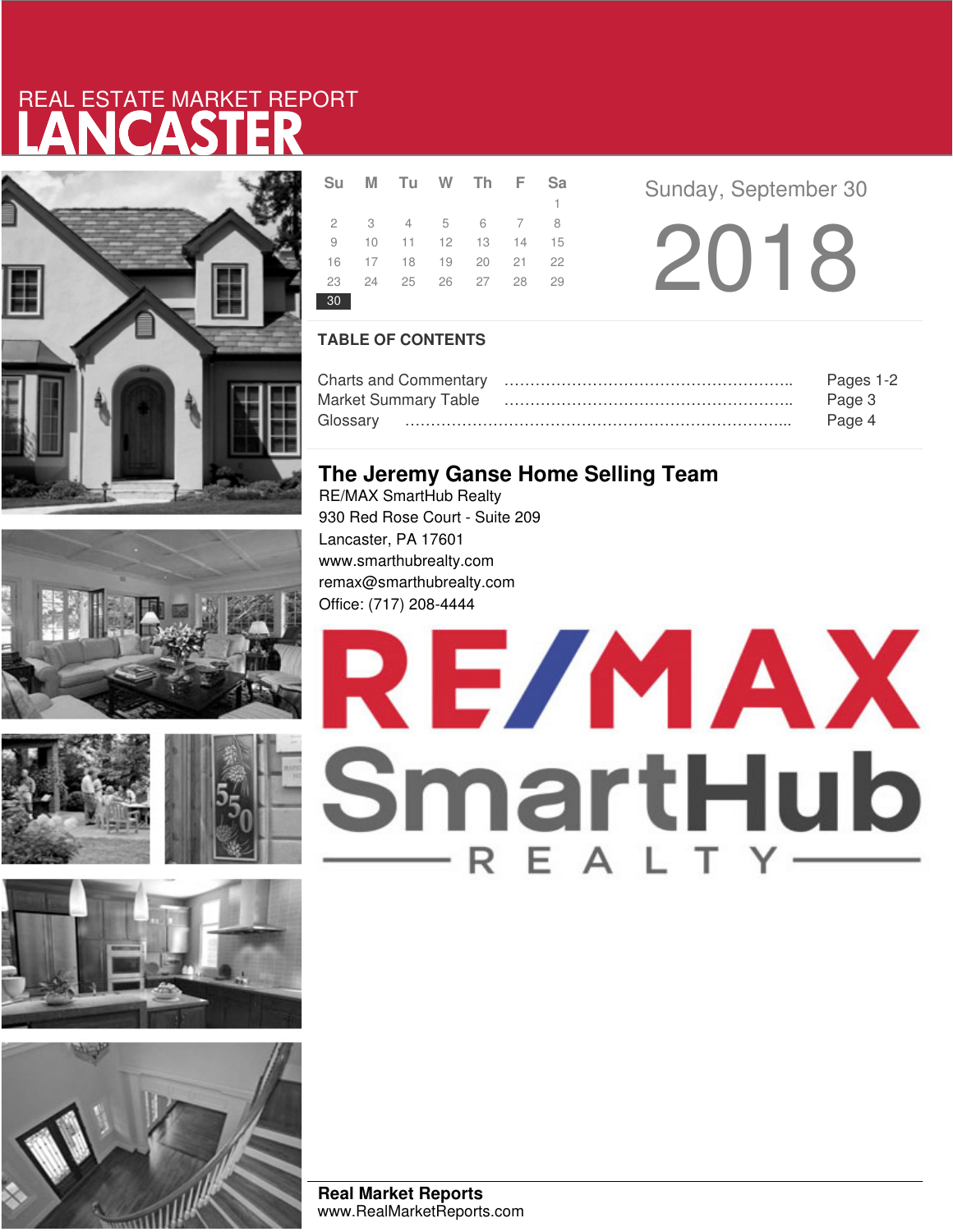

Sunday, September 30, 2018

### The Jeremy Ganse Home Selling Team

remax@smarthubrealty.com RE/MAX SmartHub Realty Office: (717) 208-4444

at the real estate market. Currently there are 807 sales pending in the market overall, leaving 1308 listings still for sale. The resulting pending ratio is 38.2% (807 divided by 2,115). So you might be asking yourself, that's great... but what exactly does it mean? I'm glad you asked! *Let's take a look*

The pending ratio indicates the supply & demand of the market. Specifically, a high ratio means that listings are in demand and quickly going to contract. Alternatively, a low ratio means there are not enough qualified buyers for the existing supply.

**"Current inventory is described as mildly active."**

Taking a closer look, we notice that the \$150K - \$200K price range has a relatively large number of contracts pending sale.

We also notice that the \$200K - \$250K price range has a relatively large inventory of properties for sale at 200 listings. The average list price (or asking price) for all properties in this market is \$331,947.





A total of 3260 contracts have closed in the last 6 months with an average sold price of \$225,798. Breaking it down, we notice that the \$150K - \$200K price range contains the highest number of sold listings.

Alternatively, a total of 1063 listings have failed to sell in that same period of time. Listings may fail to sell for many reasons such as being priced too high, having been inadequately marketed, the property was in poor condition, or perhaps the owner had second thoughts about selling at this particular time. The \$200K - \$250K price range has the highest number of off-market listings at 171 properties.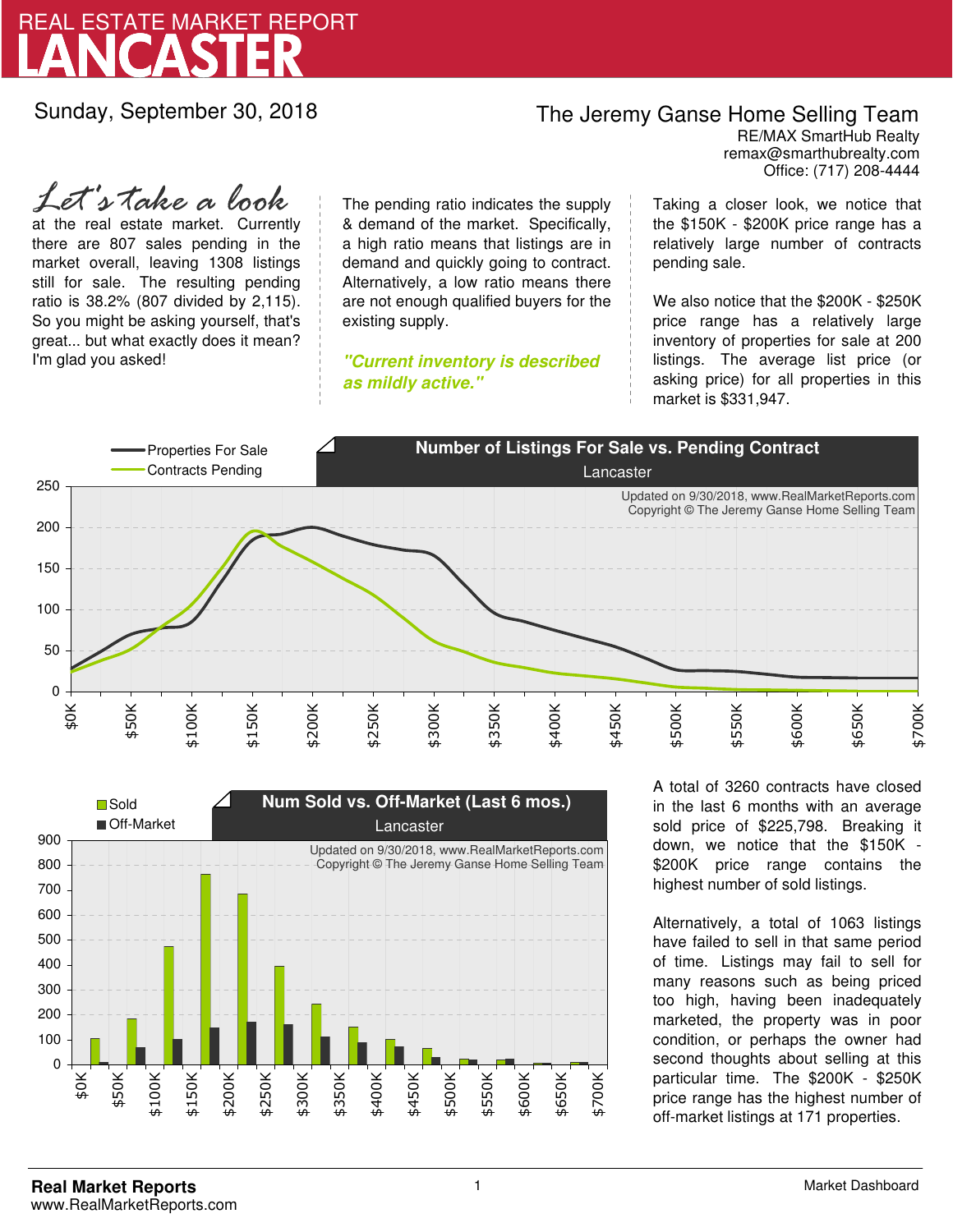## LANCASTER REAL ESTATE MARKET REPORT

Sunday, September 30, 2018

## The Jeremy Ganse Home Selling Team

remax@smarthubrealty.com RE/MAX SmartHub Realty Office: (717) 208-4444

Looking at the chart to the right, you might be wondering why average days on market (DOM) is important. This is a useful measurement because it can help us to determine whether we are in a buyer's market (indicated by high DOM), or a seller's market (indicated by low DOM). Active listings (properties for sale) have been on the market for an average of 130 days.

Analysis of sold properties for the last six months reveals an average sold price of \$225,798 and 42 days on market. Notice that properties in the \$150K - \$200K price range have sold quickest over the last six months.

The recent history of sales can be seen in the two charts below. The average sold price for the last 30 days was \$225,628 with an average DOM of 37 days.

Since the recent DOM is less than the average DOM for the last 6 months, it is a positive indicator for demand. It is always important to realize that real estate markets can fluctuate due to many factors, including shifting interest rates, the economy, or seasonal changes.



### **"The average list-to-sales ratio for this area is 98.5%."**

Ratios are simple ways to express the difference between two values such as list price and sold price. In our case, we typically use the list-to-sale ratio to determine the percentage of the final list price that the buyer ultimately paid. It is a very common method to help buyers decide how much to offer on a property.

Analysis of the absorption rate indicates an inventory of 2.4 months based on the last 6 months of sales. This estimate is often used to determine how long it would take to sell off the current inventory of properties if all conditions remained the same. It is significant to mention that this estimate does not take into consideration any additional properties that will come onto the market in the future.



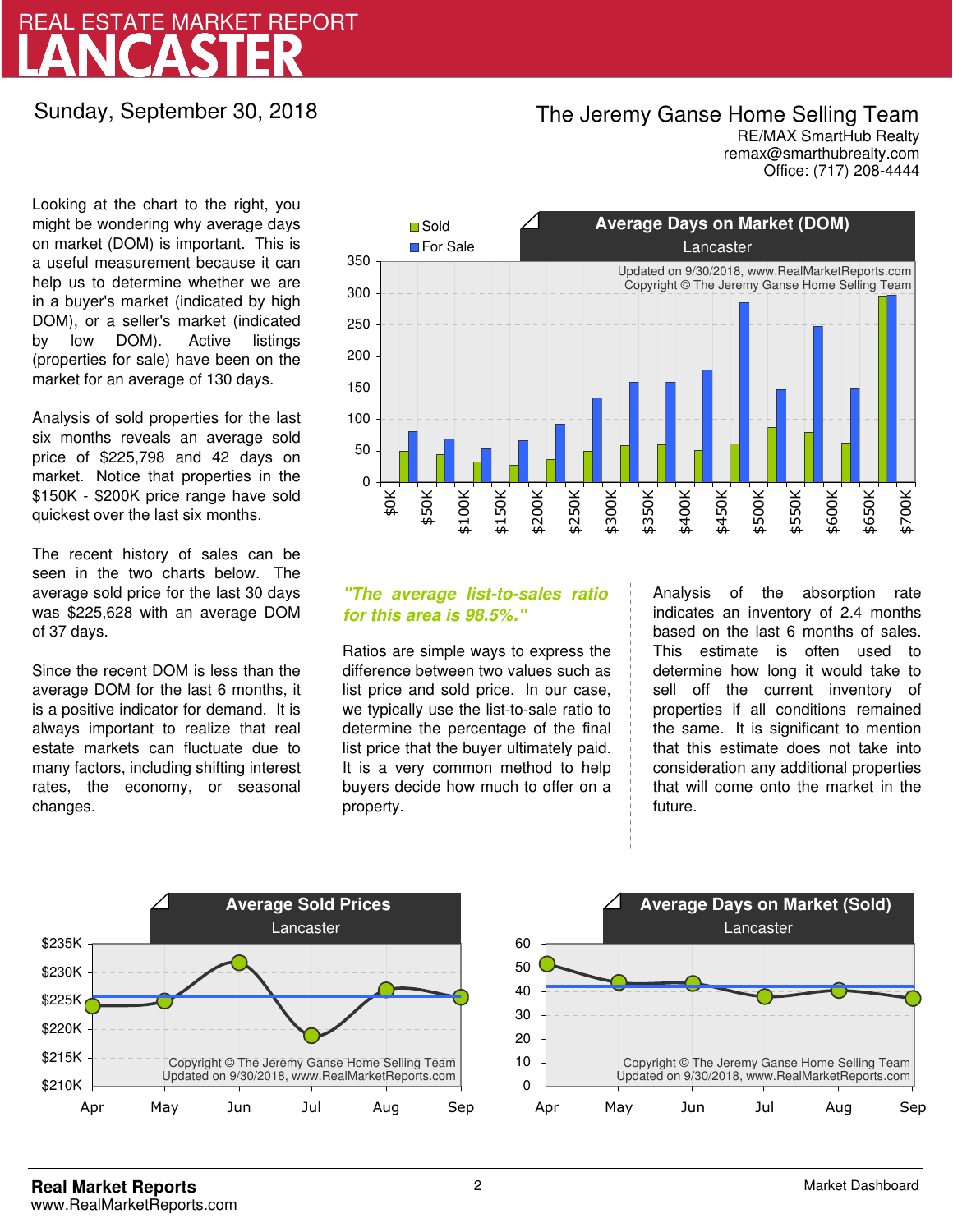# LANCASTER REAL ESTATE MARKET REPORT

Sunday, September 30, 2018

## The Jeremy Ganse Home Selling Team

remax@smarthubrealty.com RE/MAX SmartHub Realty Office: (717) 208-4444

| <b>Contracts Pending [2]</b>       |                    |              |                         |                   | Off-Market in the Last 6 Months [3]<br><b>Absorption Rate</b> |         |              |              |                               |                   |                   |                   |  |              |      |
|------------------------------------|--------------------|--------------|-------------------------|-------------------|---------------------------------------------------------------|---------|--------------|--------------|-------------------------------|-------------------|-------------------|-------------------|--|--------------|------|
|                                    |                    |              | For Sale <sup>[1]</sup> |                   |                                                               |         |              |              | Sold in the Last 6 Months [4] |                   |                   |                   |  |              |      |
|                                    | <b>Price Range</b> | <b>Total</b> | Avg                     | Avg               | Total                                                         | Pending | <b>Total</b> | <b>Total</b> | Avg                           | Avg Orig          | Avg               | Avg               |  | List to      | Mos. |
| Min.                               | Max.               | <b>Num</b>   | <b>DOM</b>              | <b>List Price</b> | <b>Num</b>                                                    | Ratio   | <b>Num</b>   | <b>Num</b>   | <b>DOM</b>                    | <b>List Price</b> | <b>List Price</b> | <b>Sold Price</b> |  | <b>Sales</b> |      |
| \$0                                | \$49,999           | 28           | 81                      | \$30,484          | 24                                                            | 46.2%   | 12           | 105          | 50                            | \$50,397          | \$48,549          | \$32,302          |  | 66.5%        | 1.6  |
| \$50,000                           | \$99,999           | 70           | 69                      | \$75,442          | 52                                                            | 42.6%   | 68           | 186          | 45                            | \$80,644          | \$78,641          | \$74,867          |  | 95.2%        | 2.3  |
| \$100,000                          | \$149,999          | 85           | 54                      | \$130,972         | 106                                                           | 55.5%   | 101          | 475          | 33                            | \$133,615         | \$132,250         | \$129,514         |  | 97.9%        | 1.1  |
| \$150,000                          | \$199,999          | 184          | 66                      | \$181,217         | 195                                                           | 51.5%   | 149          | 765          | 27                            | \$181,002         | \$177,522         | \$175,245         |  | 98.7%        | 1.4  |
| \$200,000                          | \$249,999          | 200          | 92                      | \$229,083         | 158                                                           | 44.1%   | 171          | 687          | 36                            | \$228,216         | \$226,756         | \$224,043         |  | 98.8%        | 1.7  |
| \$250,000                          | \$299,999          | 179          | 134                     | \$279,299         | 118                                                           | 39.7%   | 161          | 397          | 49                            | \$277,693         | \$275,340         | \$271,858         |  | 98.7%        | 2.7  |
| \$300,000                          | \$349,999          | 166          | 160                     | \$327,152         | 62                                                            | 27.2%   | 112          | 243          | 58                            | \$328,653         | \$326,668         | \$322,090         |  | 98.6%        | 4.1  |
| \$350,000                          | \$399,999          | 96           | 159                     | \$374,581         | 36                                                            | 27.3%   | 88           | 153          | 60                            | \$380,903         | \$376,292         | \$371,950         |  | 98.8%        | 3.8  |
| \$400,000                          | \$449,999          | 75           | 179                     | \$427,390         | 23                                                            | 23.5%   | 73           | 103          | 51                            | \$428,115         | \$425,273         | \$421,531         |  | 99.1%        | 4.4  |
| \$450,000                          | \$499,999          | 55           | 285                     | \$478,041         | 16                                                            | 22.5%   | 31           | 66           | 61                            | \$477,710         | \$478,779         | \$470,735         |  | 98.3%        | 5.0  |
| \$500,000                          | \$549,999          | 27           | 147                     | \$532,597         | 6                                                             | 18.2%   | 19           | 24           | 87                            | \$546,016         | \$536,608         | \$522,408         |  | 97.4%        | 6.8  |
| \$550,000                          | \$599,999          | 25           | 247                     | \$583,523         | 3                                                             | 10.7%   | 24           | 21           | 80                            | \$602,750         | \$592,002         | \$576,631         |  | 97.4%        | 7.1  |
| \$600,000                          | \$649,999          | 18           | 148                     | \$635,749         | $\overline{2}$                                                | 10.0%   | $\,6$        | $\bf 8$      | 63                            | \$630,508         | \$628,621         | \$611,908         |  | 97.3%        | 13.5 |
| \$650,000                          | \$699,999          | 17           | 297                     | \$685,661         | 1                                                             | 5.6%    | 9            | 9            | 296                           | \$762,067         | \$714,311         | \$668,667         |  | 93.6%        | 11.3 |
| \$700,000                          | $+$                | 83           | 175                     | \$1,049,204       | 5                                                             | 5.7%    | 39           | 18           | 212                           | \$956,727         | \$824,655         | \$896,393         |  | 108.7%       | 27.7 |
| <b>Market Summary &gt;&gt;&gt;</b> |                    | 1,308        | 130                     | \$331,947         | 807                                                           | 38.2%   | 1,063        | 3,260        | 42                            | \$232,486         | \$229,266         | \$225,798         |  | 98.5%        | 2.4  |

Status = [1] ACT; [2] PND; [3] WTH, EXP, CNL; [4] CLS

CountyOrParish = Lancaster

PropertyType = Residential

-

Date Range = 04/01/2018 to 09/30/2018 000/30/2018 Data believed to be accurate but not guaranteed.